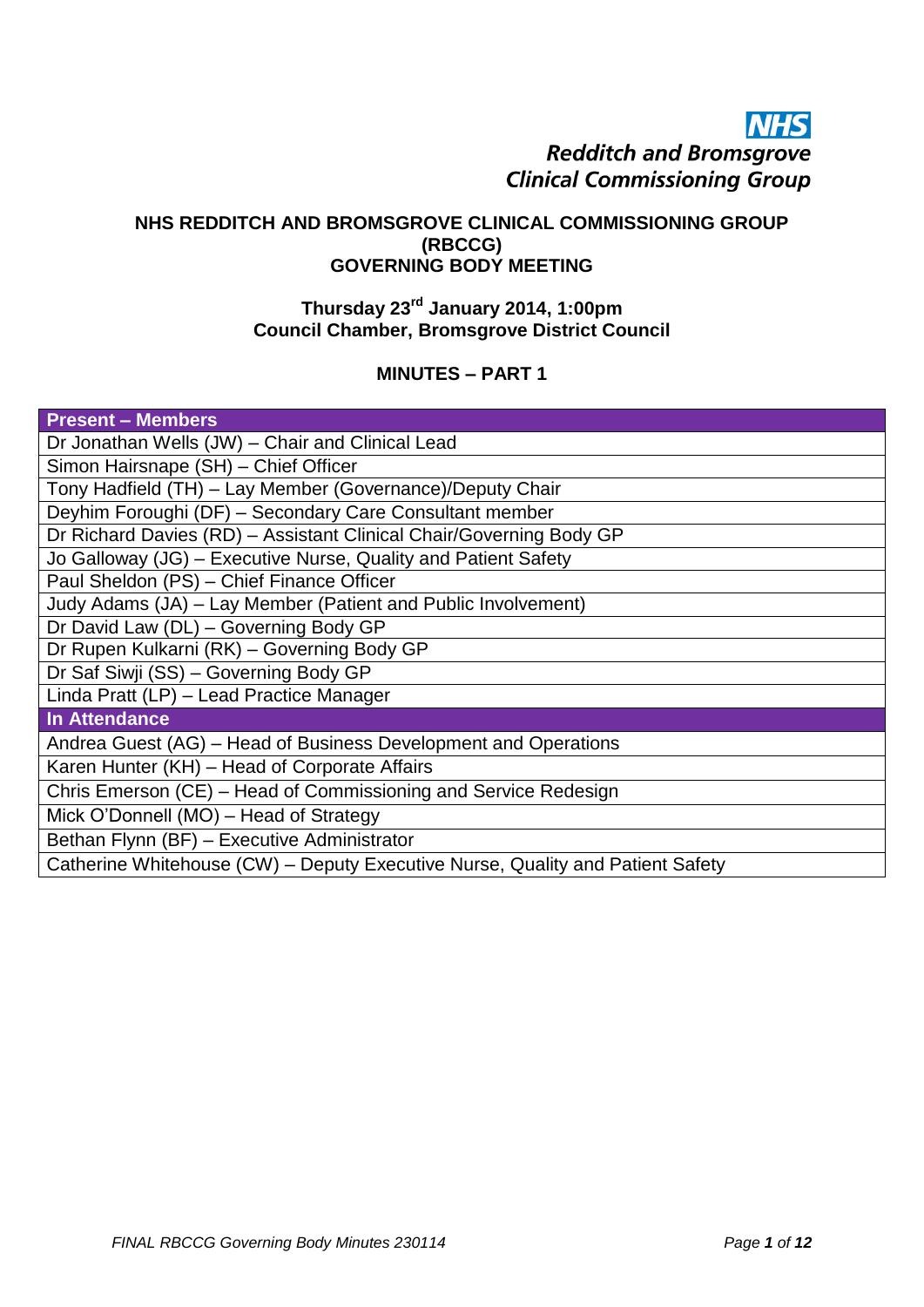| <b>Agenda</b><br><b>Item</b> | <b>Minutes</b>                                                                                                                                                                                                                                                                                                                                                                                                                                                                                                                                                                       |
|------------------------------|--------------------------------------------------------------------------------------------------------------------------------------------------------------------------------------------------------------------------------------------------------------------------------------------------------------------------------------------------------------------------------------------------------------------------------------------------------------------------------------------------------------------------------------------------------------------------------------|
| 1                            | <b>Apologies for Absence</b>                                                                                                                                                                                                                                                                                                                                                                                                                                                                                                                                                         |
|                              | There were no apologies for absence.                                                                                                                                                                                                                                                                                                                                                                                                                                                                                                                                                 |
| $\mathbf{2}$                 | <b>Welcome and Introductions</b>                                                                                                                                                                                                                                                                                                                                                                                                                                                                                                                                                     |
|                              | JW welcomed members of the public and all Governing Body members introduced<br>themselves.                                                                                                                                                                                                                                                                                                                                                                                                                                                                                           |
|                              | <b>Announcements</b>                                                                                                                                                                                                                                                                                                                                                                                                                                                                                                                                                                 |
|                              | Dr Saf Siwji (SS) has joined the Governing Body as a GP Member and the<br>Medicines Management Lead.                                                                                                                                                                                                                                                                                                                                                                                                                                                                                 |
|                              | • Paul Sheldon (PS) has joined RBCCG as Chief Finance Officer.                                                                                                                                                                                                                                                                                                                                                                                                                                                                                                                       |
| 3                            | <b>Notification of Items of Any Other Business</b>                                                                                                                                                                                                                                                                                                                                                                                                                                                                                                                                   |
|                              | There were no notifications of items of any other business.                                                                                                                                                                                                                                                                                                                                                                                                                                                                                                                          |
| $\overline{\mathbf{4}}$      | Declarations of Interest in Relation to the Agenda                                                                                                                                                                                                                                                                                                                                                                                                                                                                                                                                   |
|                              | All Governing Body GPs and the Lead Practice Manager declared an interest in relation to<br>Agenda Item 10.                                                                                                                                                                                                                                                                                                                                                                                                                                                                          |
| 5                            | <b>Declarations of Communication</b>                                                                                                                                                                                                                                                                                                                                                                                                                                                                                                                                                 |
|                              | There were no declarations of communication.                                                                                                                                                                                                                                                                                                                                                                                                                                                                                                                                         |
| 6                            | To Approve the Minutes of the Meetings held on 24 <sup>th</sup> October 2013 and 4 <sup>th</sup><br>December 2013                                                                                                                                                                                                                                                                                                                                                                                                                                                                    |
|                              | The minutes of the meeting held on $24th$ October 2013 and $4th$ December 2013 were<br>approved as an accurate record.                                                                                                                                                                                                                                                                                                                                                                                                                                                               |
| $\overline{7}$               | <b>Review Decision and Action Tracking System (DATS)</b>                                                                                                                                                                                                                                                                                                                                                                                                                                                                                                                             |
|                              | Please refer to Agenda Item 7 (attached).                                                                                                                                                                                                                                                                                                                                                                                                                                                                                                                                            |
| 8                            | Future of Acute Hospitals Services in Worcestershire (this item took place after<br>Agenda Item 15 at 2:45pm)                                                                                                                                                                                                                                                                                                                                                                                                                                                                        |
|                              | JW introduced Nigel Beasley (NB), Ear, Nose and Throat Surgeon at Nottingham<br>University Hospitals NHS Trust and Chair of the Independent Clinical Review Panel<br>(ICRP) and Dr Martin Lee (ML), Medical Director, NHS England (Midlands and East)<br>whose role was to convene the ICRP. The experts were independent and objective. A<br>wide range of people were chosen with an enormous amount of expertise collectively.<br>Declarations of interest were also collected. NB was asked to Chair the ICRP as he is<br>also Chair of the Clinical Senate in the East Midlands |
|                              | (Please see attachment 5C for presentation).                                                                                                                                                                                                                                                                                                                                                                                                                                                                                                                                         |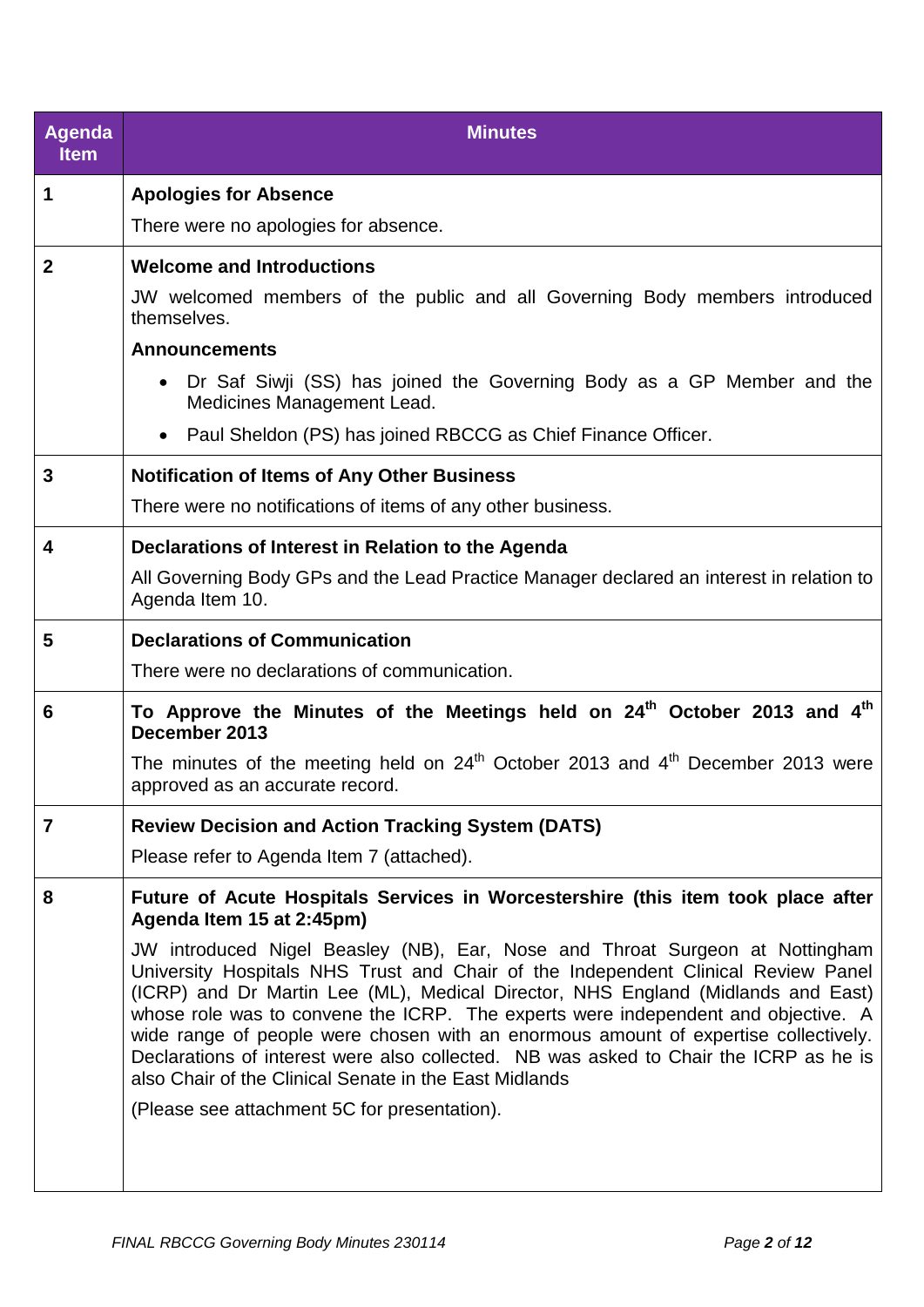Questions around table:

JW thanked NB for the presentation and report. It was noted that the annexes would be published for paediatrics and maternity.

NB said it was made clear in the report that capacity would have to be available elsewhere for paediatric admissions and maternity before any of the changes are introduced. All of the recommendations in the report are subject to more detailed work being undertaken.

Q: SH asked for numbers in terms of what will continue at the Alexandra Hospital site.

A: NB said that 38,000 people walk into A&E which they would continue to do so. Ambulances would continue to take patients to the Alexandra Hospital but transfer if sick etc. Children in ambulances would be taken to Worcester Royal Hospital (WRH).

DL said it is important we probe more about maternity services as this is a particular concern to the public. DL wondered if a Paediatric Assessment Unit (PAU) could support a Maternity Led Unit (MLU). NB stated he was not a paediatrician or obstetrician. MLU's operate better as standalone as they take low risk pregnancies. Approximately 500 patients would be the uptake in the area. There are very specific guidelines from the Royal College in relation to MLUs and Consultant Led Units of different sizes so his recommendation is made on that basis.

DL referenced specialised services and his concern that this is only a small percentage of the workload of the overall hospital. DL queried whether an alternative provider could agree for Worcestershire Acute Hospitals NHS Trust (WAHT) to continue to provide the specialised services. DL also suggested that it may seem as though Option 2 doesn't work because of the rest of Worcestershire so Redditch and Bromsgrove has been forced to compromise.

NB felt that with a modified version of Option 1 nobody would be 'taking a hit' although he understands the feeling in terms of maternity services; he questioned why an alternative provider would provide a hybrid model of services. Hospitals such as UHBFT look at developing around large cohorts of patients. The ICRP could not envisage a situation where another provider would not want to take specialised services.

Q: DL asked if travel distances were reasonable for our patients.

A: NB reflected upon his own experiences in relation to this and went on to describe how patients from Hereford and Worcestershire will also be required to travel to other places.

ML stated that the ICRP wasn't asked to speak to other providers although they did interview some providers as part of panel activities essentially about clinical services models. JW felt the ICRP was asked to look at the work up of both Options 1 and 2.

Questions from the public:

Q: Neal Stote (NS), Save The Alex Campaign asked if there are possibilities of rotation so you could then have 24 hour consultant cover?

A: NB confirmed that the ICRP looked at other areas that do this. It doesn't appear sustainable as it would dilute the pool of skilled practitioners over time. The ICRP did not feel it was a sustainable solution.

Q: NS reflected upon the recommendations within the report. It has taken two years to reach this point and it is likely to be another year before finally agreed. The Option 1 provider may not be able to afford what is set out in the recommendations. What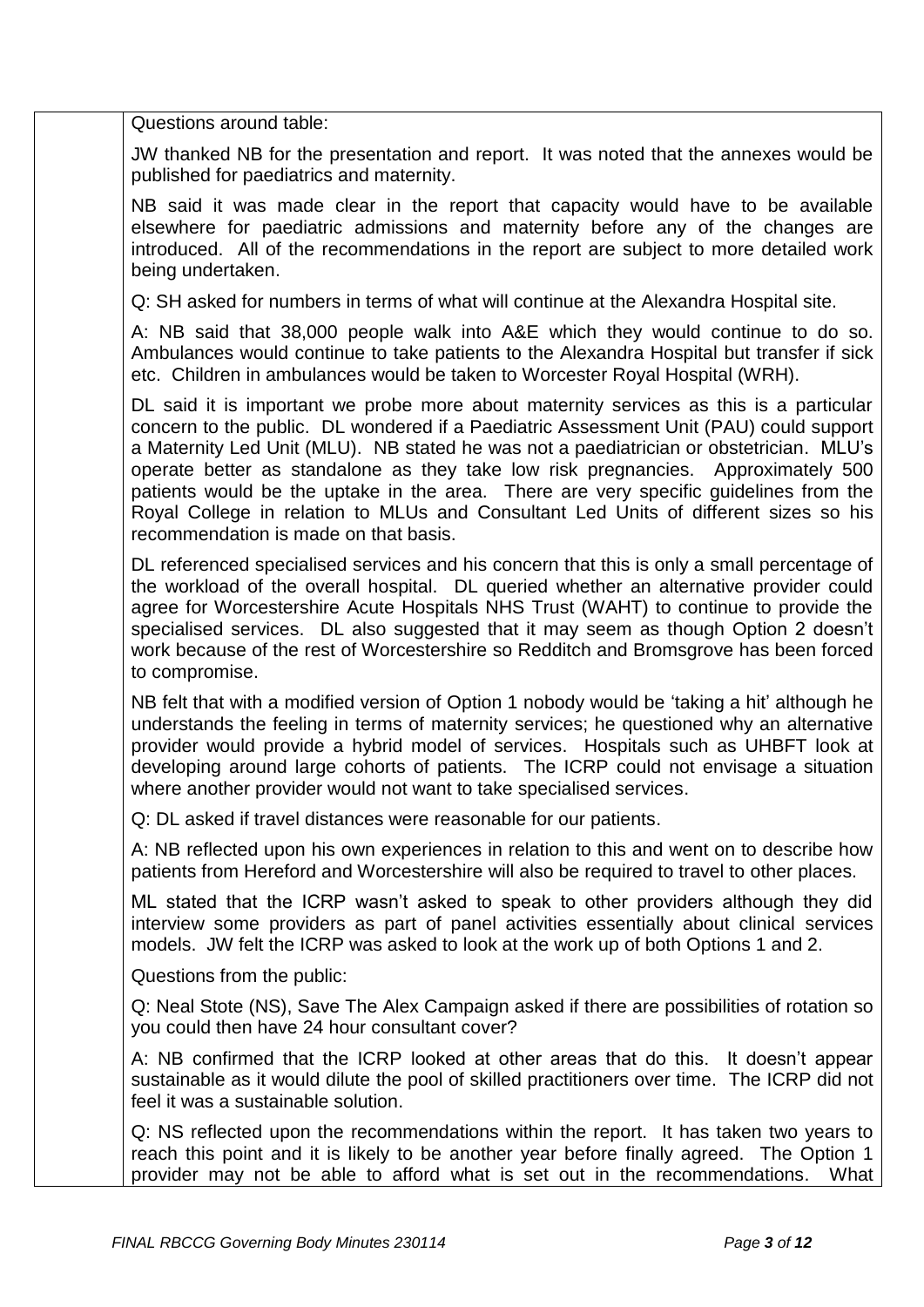guarantees do we have as a population that if we support the modified Option 1 that it will be affordable for the provider?

A: NB advised that the ICRP can only make recommendations. It is up to the statutory bodies to look at what is safe and sustainable to deliver.

The proposal from the ICRP is for NHS RBCCG Governing Body to accept the recommendations. Approval is on the basis that the CCG engage in further work around the model and assess for financial viability, secure a robust delivery plan, address transport issues and fully engage with WMAS. Following completion, there will be a formal twelve week consultation; only at this stage will a final decision by NHS RBCCG Governing Body be required.

Q: Wendy Johnson, Save The Alex Campaign – their research shows that a vast majority of patients would travel to Birmingham not Worcester as the transport is already in place so would those services at WRH still be sustainable?

A: NB said that their assumption is that patients would travel to Worcester. NB recognises that patients have a choice.

SH referred to the new radiotherapy unit build at WRH which is nearing completion. Patients are currently sent to three different hospitals, which is difficult to manage.

Q: A Member of Save The Alex Campaign is concerned about families in Redditch. Were families consulted when options were drawn up?

A: SH said that the ICRP had taken a view around best clinical practice. We now need to have dialogue with local people. NB added that there are four subcommittees – there is also a patient engagement subcommittee entirely focused on these types of issues.

Q: A Member of Save The Alex Campaign said that the public feel ignored. Six of the original options were discarded and we've come out with two options. Over the last two years the Alexandra Hospital has been gutted of services and hospital staff are so demoralised nobody will go there for a job.

A: SH stated that as a CCG we need to consider options which are clinically and financially viable. Experts have reviewed those options and what we are hearing is that there are considerable concerns around one of those options. What we can't do is put an option out that is not clinically or financially viable.

Q: Member of Save The Alex Campaign – if we put two options to the public and they chose to have maternity services left where it is, what will happen?

A: JW said the ICRP has identified that this is not safe due to not being able to have overnight paediatrics. It wouldn't be safe and as commissioners we couldn't support something that was not safe. JW urged people to read the report or refer to his blog. NB emphasised that the Royal College of Obstetricians and Gynaecologists have done significant pieces of work and they are the experts that we need to listen to. NB assured that he took the views of every panel member into consideration.

ML referred back to the morale of the staff. He has visited the Alexandra Hospital and is impressed by the staff there. One of the worst things for the staff at a hospital going through such change is the uncertainty which is why we wanted to get a good strong clinical model.

Q: A Member of Save The Alex Campaign asked if this has all been reviewed with finances in mind.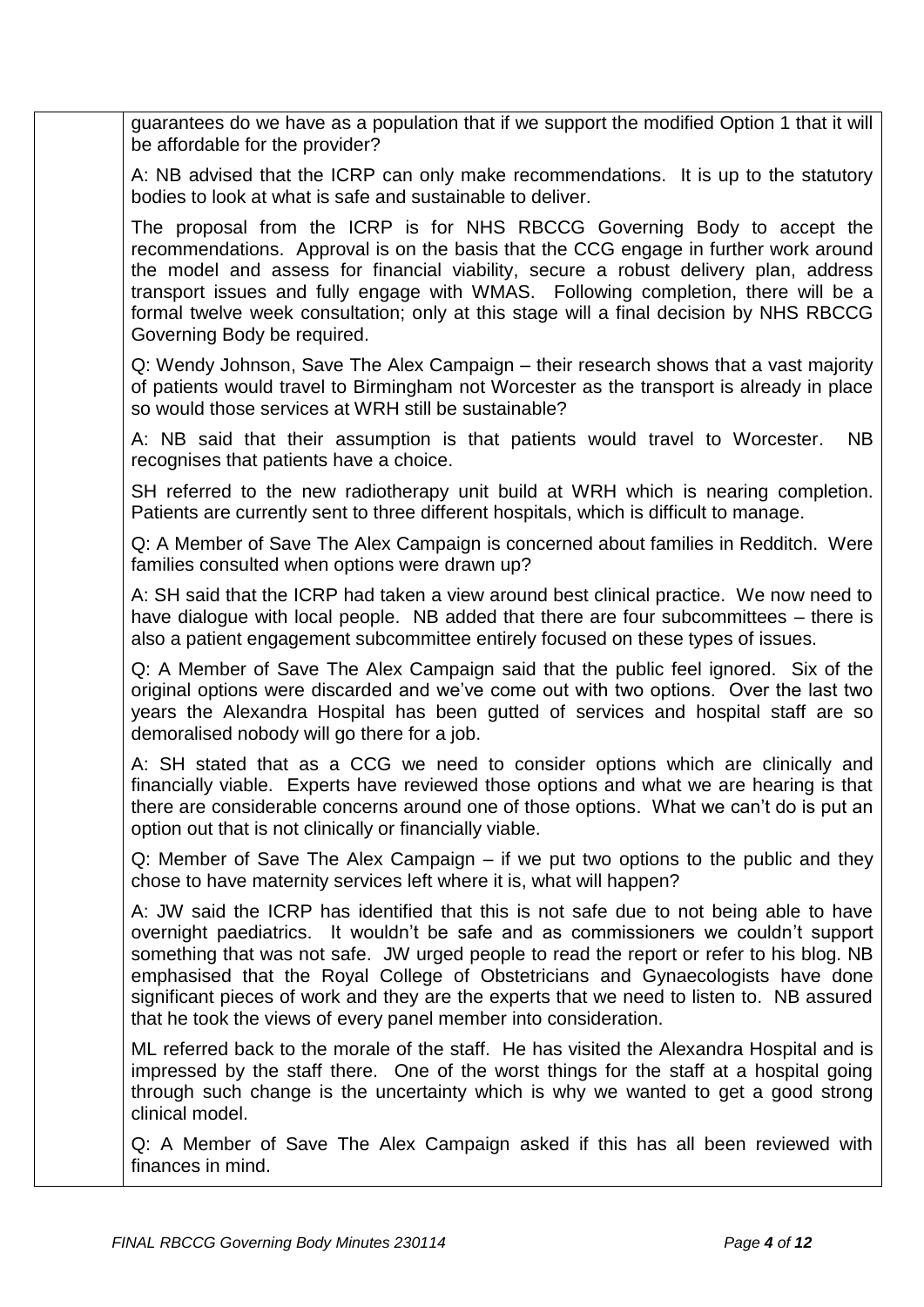|    | A: NB confirmed it hadn't as they were a clinical review panel.                                                                                                                                                                                                                                                                                                                                                                                                                                                                                                                                                                              |
|----|----------------------------------------------------------------------------------------------------------------------------------------------------------------------------------------------------------------------------------------------------------------------------------------------------------------------------------------------------------------------------------------------------------------------------------------------------------------------------------------------------------------------------------------------------------------------------------------------------------------------------------------------|
|    | Q: It was asked what the timeline was for the proposed changes?                                                                                                                                                                                                                                                                                                                                                                                                                                                                                                                                                                              |
|    | A: SH said that Agenda Item 8 details this and will be added to website etc. Over the next<br>two weeks the key Governing Bodies will decide if they agree with the recommendations<br>and work will then take place around a financial review. NHS England has to ensure<br>everything 'stacks up' before we go to public consultation. We are unsure of how long the<br>process will take but the paper states approximately 6 months. We will then go to full<br>consultation with a decision at the end of 2014. Changes will be carefully implemented.                                                                                  |
|    | Q: Member of public – assuming recommendations are accepted today then do we<br>envisage talking to other trusts about providing maternity services at Alexandra Hospital.                                                                                                                                                                                                                                                                                                                                                                                                                                                                   |
|    | A: JW said we wouldn't as it is not clinically viable for PAU overnight.                                                                                                                                                                                                                                                                                                                                                                                                                                                                                                                                                                     |
|    | Q: GV asked who will provide this consultation. Is it all Worcestershire CCGs? NHS<br>England? Worcestershire Acute Hospitals NHS Trust? Or will it be carried out<br>collectively?                                                                                                                                                                                                                                                                                                                                                                                                                                                          |
|    | A: SH confirmed that the statutory obligation sits with the three Worcestershire CCGs and<br>there are mechanisms to consult jointly linking with other local CCGs e.g. South<br>communities<br>Warwickshire.<br>Local<br>can<br>come<br>together<br>as<br>а<br>Joint Health and Overview Scrutiny Committee.                                                                                                                                                                                                                                                                                                                                |
|    | There is also a commitment to look at transport and to understand what is needed, fully<br>explore options and address issue as best we can.                                                                                                                                                                                                                                                                                                                                                                                                                                                                                                 |
|    | JW thanked NB and ML and urged public to read the report and appendices.                                                                                                                                                                                                                                                                                                                                                                                                                                                                                                                                                                     |
|    | NHS RBCCG Governing Body referred back to the paper circulated as Agenda Item 8 and<br>approved the three recommendations outlined.                                                                                                                                                                                                                                                                                                                                                                                                                                                                                                          |
| 9  | <b>Patient Story: Safer Sleep Approach</b>                                                                                                                                                                                                                                                                                                                                                                                                                                                                                                                                                                                                   |
|    | CW gave an introduction to the patient story which was entitled 'Bed Sharing with Baby -<br>is it worth the risk?'                                                                                                                                                                                                                                                                                                                                                                                                                                                                                                                           |
|    | (Please see attachment 5D for presentation).                                                                                                                                                                                                                                                                                                                                                                                                                                                                                                                                                                                                 |
|    | JW commented that it was a useful presentation that highlights holistic care.                                                                                                                                                                                                                                                                                                                                                                                                                                                                                                                                                                |
| 10 | Local Enhanced Service (LES) Joint Clinical Review Recommendations for 2014/15                                                                                                                                                                                                                                                                                                                                                                                                                                                                                                                                                               |
|    | The role of Chair was handed to TH.                                                                                                                                                                                                                                                                                                                                                                                                                                                                                                                                                                                                          |
|    | Due to conflicts of interest the Governing Body GPs and Lead Practice Manager left the<br>room for this item.                                                                                                                                                                                                                                                                                                                                                                                                                                                                                                                                |
|    | SH explained what GP enhanced services were; that they were direct award or to be<br>market tested and explained the above conflicts of interests.                                                                                                                                                                                                                                                                                                                                                                                                                                                                                           |
|    | SH confirmed that NHS RBCCG Governing Body approved at the last meeting for<br>Treatment Room services to be market tested. At this point in time the CCG has some<br>concerns which are outlined in the Quality Impact Assessment (appendix 1).<br><b>NHS</b><br>RBCCG Governing Body is requested to support an extension for a further 6 months to<br>allow development for a robust service specification and to establish if the risks can be<br>mitigated sufficiently. JG added that the CCG's process is that a detailed Quality Impact<br>Assessment is undertaken and her role is to sign those off. In this instance, JG would be |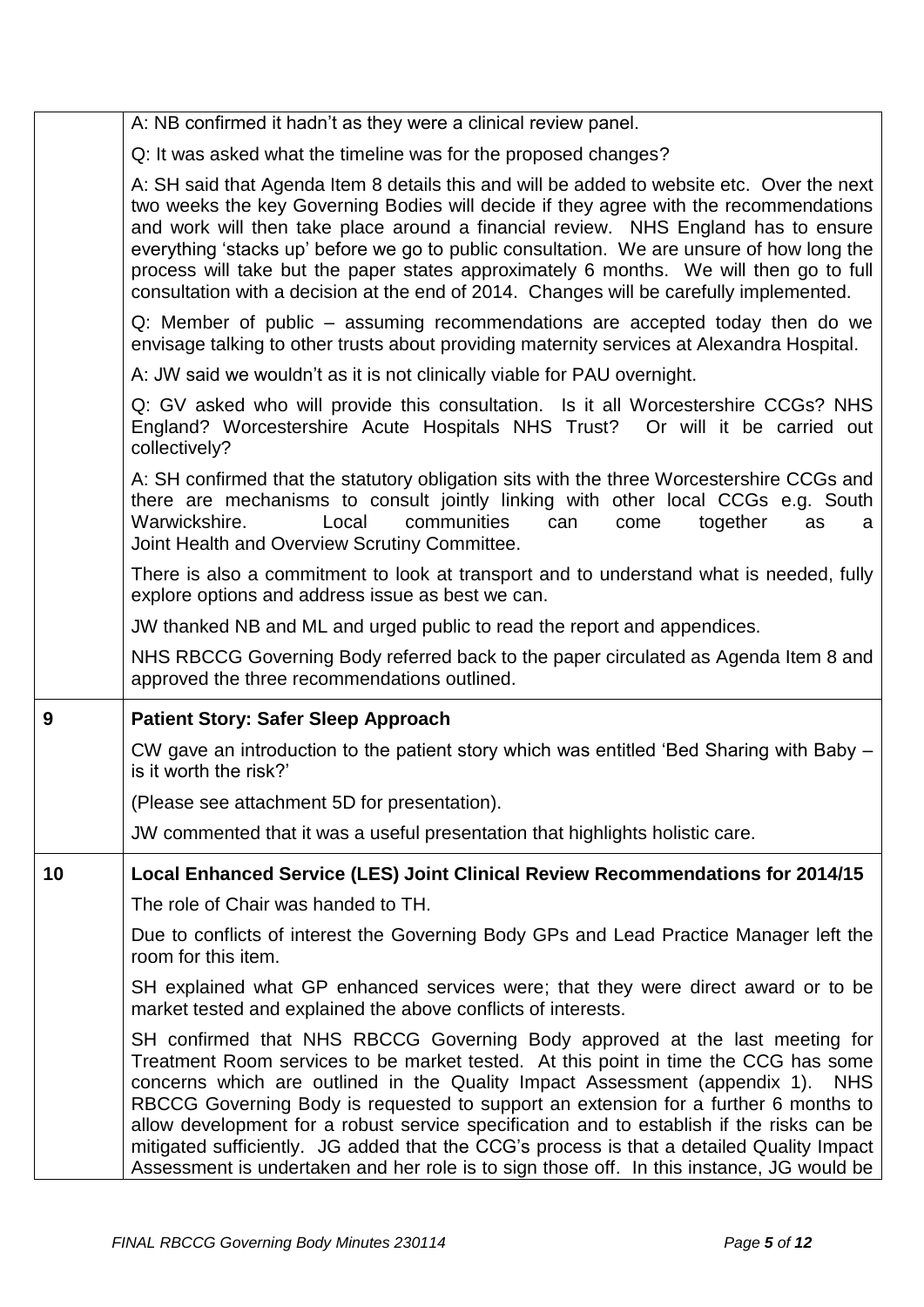|    | looking to defer sign off until the concerns are addressed.                                                                                                                                                                                                                                                                                                                |
|----|----------------------------------------------------------------------------------------------------------------------------------------------------------------------------------------------------------------------------------------------------------------------------------------------------------------------------------------------------------------------------|
|    | Q: GV asked what the treatment room services are.                                                                                                                                                                                                                                                                                                                          |
|    | A: AG said it is made up of a number of diagnostics and interventions which are outlined<br>in the Quality Impact Assessment i.e. it is an enhancement to the core services delivered<br>in Primary Care such as an urgent blood test, ECGs or particular wound dressings.<br>Specifically, issues such as location and access for patients require further consideration. |
|    | TH asked if Governing Body members agreed to pass the decision to SH as Chief Officer.<br>Governing Body members authorised this and the proposal was agreed.                                                                                                                                                                                                              |
| 11 | <b>CCG Safeguarding Children and Adults Commissioning Strategy</b>                                                                                                                                                                                                                                                                                                         |
|    | JG gave an overview of the strategy and SH noted its importance.                                                                                                                                                                                                                                                                                                           |
|    | Q: Councillor Pat Witherspoon raised an issue about working with schools in view of the<br>growing number of schools that are becoming academies and the autonomy they have.                                                                                                                                                                                               |
|    | A: JG made reference to the role of the Worcestershire Safeguarding Children Board<br>across agencies; however, she would highlight this with the Chair of the Board.                                                                                                                                                                                                      |
|    | Q: RK commented that there are not enough safeguarding sessions as he was unable to<br>book on to a session until December.                                                                                                                                                                                                                                                |
|    | A: JG noted the different levels of training available and LP advised RK of the online<br>training available. LP will bring this to the attention of the practices.                                                                                                                                                                                                        |
|    | Q: JA noted that with the emphasis more on children and vulnerable adults with their own<br>budgets the CCG may need to build something into the strategies in the future as they will<br>be open to abuse.                                                                                                                                                                |
|    | A: JG agreed that this was a really good point and that there is a strategy currently being<br>developed.                                                                                                                                                                                                                                                                  |
|    | TH highlighted that the report states it isn't just physical abuse it is also financial abuse<br>particularly with elderly people and the CCG need to take finances into account when<br>looking at safeguarding.                                                                                                                                                          |
|    | Governing Body approved this strategy.                                                                                                                                                                                                                                                                                                                                     |
| 12 | <b>Integrated Quality, Performance and Finance Report</b>                                                                                                                                                                                                                                                                                                                  |
|    | It was noted that this was a detailed report.                                                                                                                                                                                                                                                                                                                              |
|    | Quality                                                                                                                                                                                                                                                                                                                                                                    |
|    | JG introduced the quality section of the report.                                                                                                                                                                                                                                                                                                                           |
|    | Clostridium difficile – at the end of Quarter 3 is within trajectory for the CCG.                                                                                                                                                                                                                                                                                          |
|    | Other Infection Prevention and Control Issues – there has been some Norovirus within the<br>locality. This has been well managed and there are good systems in place to reduce<br>spread.                                                                                                                                                                                  |
|    | Serious Untoward Incidents – Worcestershire Acute Hospitals NHS Trust (WAHT)<br>continue to make progress with the quality root cause analysis investigation reporting and<br>timelines.                                                                                                                                                                                   |
|    | Midwife to Birth Ratio – the ratio had risen to 1:34. JG has been assured by the Trust that<br>the year to date position is 1:31 which is a positive improvement and the Trust continues                                                                                                                                                                                   |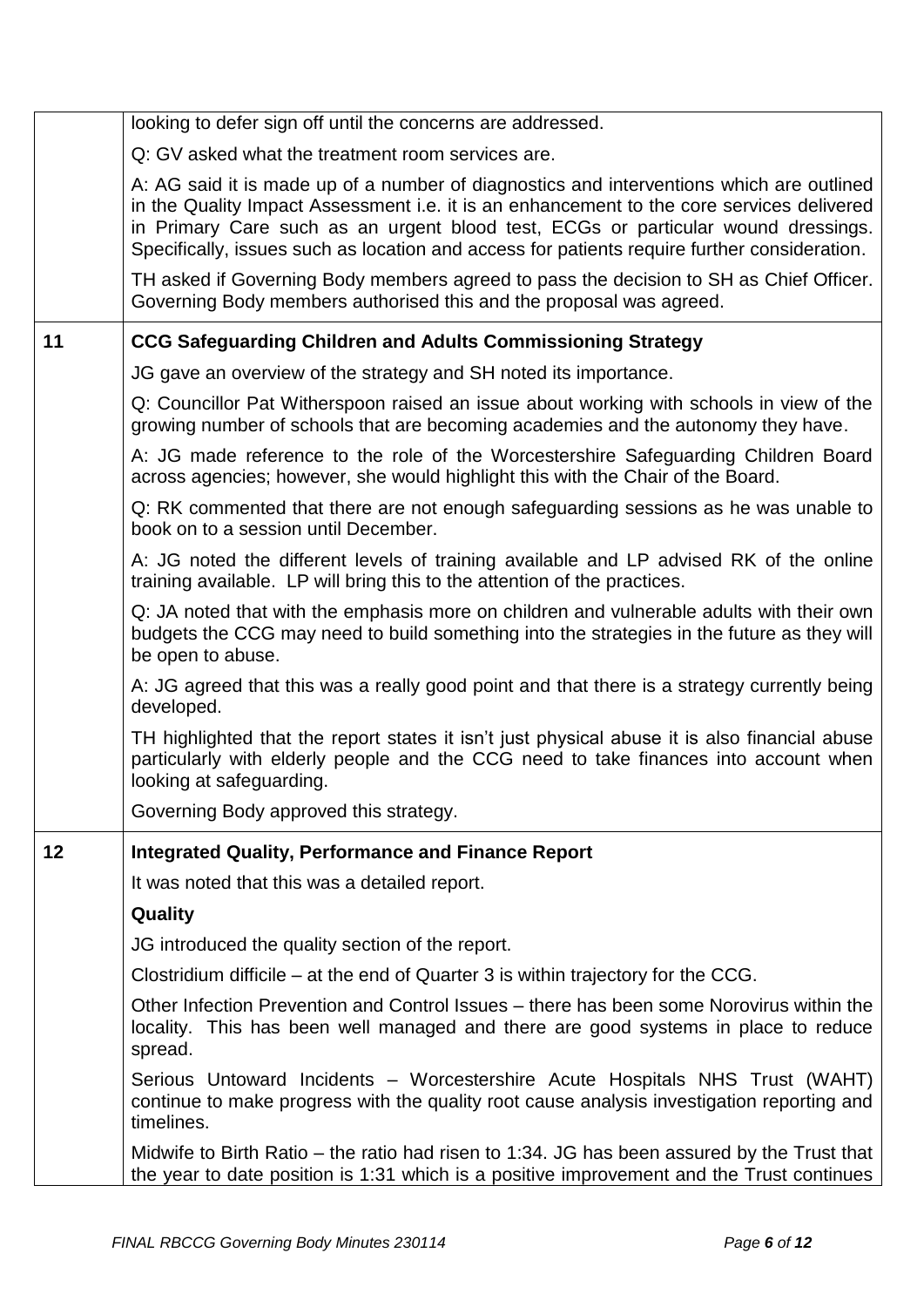with its assertion that a ratio of 1:30 will be achieved by March 2014.

Eliminating Mixed Sex Accommodation – there was one recent breach reported for a RBCCG patient cared for in ITU at The Royal Wolverhampton NHS Trust. This has been followed up with lead CCG commissioner.

Alexandra Hospital Concerns – The Royal College of Surgeons will be undertaking a two day visit at WAHT as part of the invited review mechanism and commissioners will be meeting with them as part of their review.

Colorectal Surgery Review – DL is linked in very closely with this work. High risk patients have all been reviewed and the Trust expects to have reviewed all low risk patients by the end of February 2014.

12 Hour Trolley Breach in A&E: there was a breach reported at Worcester Royal Hospital in December 2013. A root cause analysis has been completed and findings shared with commissioners.

Safeguarding – Looked After Children Health Assessments – JG highlighted the current concern regarding the target for health assessments not being achieved. The poor performance relates to administrative issues within social care and requests not being submitted for action.

JW made reference to the Norovirus position being much better than last year and asked if it just luck or are our systems working? JG responded that the comparatively positive performance is due to a mixture of both. She highlighted that systems and processes have been strengthened significantly and recalled a recent period of on-call where she was very pleased to note that a Norovirus outbreak at WHAT was managed quickly and efficiently.

Q: DL queried the accuracy of the data on Page 9 (mortality). JG agreed to look into this and highlighted that overall the figures do represent a decline.

### **Performance**

CE introduced the performance section of the Integrated Report.

A&E 4 Hour Wait – Worcestershire Acute Hospitals NHS Trust (WAHT) has been failing the standard but looks to be on target for January 2014. A remedial action plan and trajectory has been received.

Ambulance Standards – 'Red 2' response continues to be a problem nationally and we are not an outlier. The CCG must work with the West Midlands Ambulance Service to improve the situation.

18 Weeks Referral to Treatment (RTT) – the accuracy of reporting will be picked up with WAHT. The CCG has an action plan and is closely working with WAHT to manage the capacity. The CCG has a revised trajectory from WAHT and it will take 6 months for them to get back on track. CE noted that our GPs need to think carefully about referring into the acute sector and consider if they can use primary/community care.

JW referenced the TIA figures on page 14 and noted that we can see performance rising since the centralisation of stroke services which is really positive and proves that the CCG was right to support this.

JW also noted that he is not happy to encourage use of independent sector providers. CE stated that patients have the right to be treated within 18 weeks. JW agreed and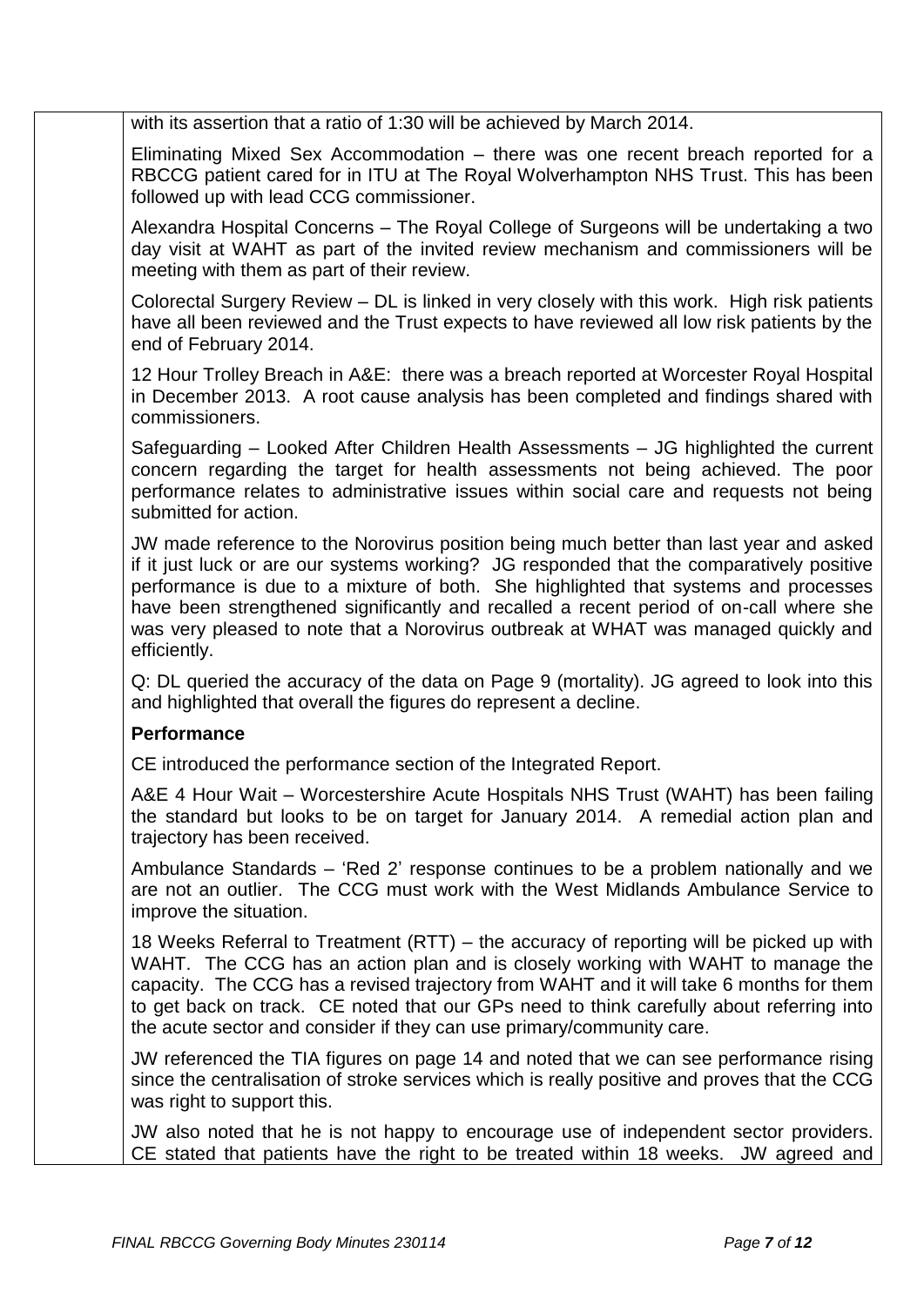|    | hoped that they would get back in to target.                                                                                                                                                                                                                                                                                                                                                                                                                                                                                                                                                                                                                                                                 |
|----|--------------------------------------------------------------------------------------------------------------------------------------------------------------------------------------------------------------------------------------------------------------------------------------------------------------------------------------------------------------------------------------------------------------------------------------------------------------------------------------------------------------------------------------------------------------------------------------------------------------------------------------------------------------------------------------------------------------|
|    | Q: NS, Save The Alex Campaign commented that by sending people to the private sector<br>we are just taking care out of the NHS.                                                                                                                                                                                                                                                                                                                                                                                                                                                                                                                                                                              |
|    | A: JW thanked NS for his comments. DL remarked that when he uses the Choose &<br>Book system with a patient they are often happy to choose to go to a private hospital<br>which is paid for by the NHS; we have to be balanced around that.                                                                                                                                                                                                                                                                                                                                                                                                                                                                  |
|    | NS agreed and said it is also about the media being balanced. His concern is about<br>creating the demand in the private sector.                                                                                                                                                                                                                                                                                                                                                                                                                                                                                                                                                                             |
|    | DL agreed that we shouldn't assume that private means a fantastic experience for<br>patients.                                                                                                                                                                                                                                                                                                                                                                                                                                                                                                                                                                                                                |
|    | JW clarified that his point was that patients chose WAHT and we are effectively pushing<br>them away.                                                                                                                                                                                                                                                                                                                                                                                                                                                                                                                                                                                                        |
|    | CE noted that the independent sector has good clinical feedback.                                                                                                                                                                                                                                                                                                                                                                                                                                                                                                                                                                                                                                             |
|    | <b>Finance</b>                                                                                                                                                                                                                                                                                                                                                                                                                                                                                                                                                                                                                                                                                               |
|    | PS introduced the finance section of the integrated report. RBCCG is required to deliver<br>a £1.8 million surplus by the end of the financial year. The latest position is an<br>improvement to £742k which is really positive considering the position the past few<br>PS noted that there were still risks in the system including WAHT over-<br>months.<br>performance as A&E usage was high in December 2013. University Hospitals<br>Birmingham Foundation NHS Trust (UHBFT) also continues to over-perform which adds<br>pressure; this may point towards a flow of patients to the north. It was noted that the<br>CCG are unlikely to deliver the surplus of £1.8 million by the end of March 2014. |
|    | Allocations have now been published and there are no unexpected surprises this year.<br>The CCG is refreshing its Financial Strategy and this will be brought to Governing Body in<br>March 2014.                                                                                                                                                                                                                                                                                                                                                                                                                                                                                                            |
|    | PS explained that the surplus would be returned to us next year; every penny that we<br>deliver in surplus this year adds to our surplus next year.                                                                                                                                                                                                                                                                                                                                                                                                                                                                                                                                                          |
|    | Q: Graham Vickery asked how much the over-spend is at UHBFT?                                                                                                                                                                                                                                                                                                                                                                                                                                                                                                                                                                                                                                                 |
|    | A: PS estimated at 8/9% which is significant to the contract although this is worst case<br>scenario as there may be additional charges <i>i.e.</i> specialised services.                                                                                                                                                                                                                                                                                                                                                                                                                                                                                                                                    |
|    | Q: JW queried specialised services.                                                                                                                                                                                                                                                                                                                                                                                                                                                                                                                                                                                                                                                                          |
|    | A: PS explained that UHBFT undertake a lot of specialised services work which will have<br>impacted on the contract. There is challenge being put into the system around this.                                                                                                                                                                                                                                                                                                                                                                                                                                                                                                                               |
| 13 | Patient and Public Involvement (PPI) Report including feedback responses to the<br><b>Draft Prospectus for Local Acute Hospital Services 2014/15</b>                                                                                                                                                                                                                                                                                                                                                                                                                                                                                                                                                         |
|    | JA made reference to the PPI Membership Scheme 'Now Have your Say' which is being<br>promoted currently and is detailed in the report. NHS RBCCG currently has 158<br>members, (178 (total) pending). The Voluntary and Community Sector (VCS) are working<br>on a similar scheme and it is hoped that the two schemes will run in parallel.                                                                                                                                                                                                                                                                                                                                                                 |
|    | Work has been undertaken in relation to external consultation of 'Future Lives'. NHS<br>RBCCG has responded corporately and also as a PPI Forum. The responses will be<br>available to view on the website. The Worcestershire County Council response will be                                                                                                                                                                                                                                                                                                                                                                                                                                               |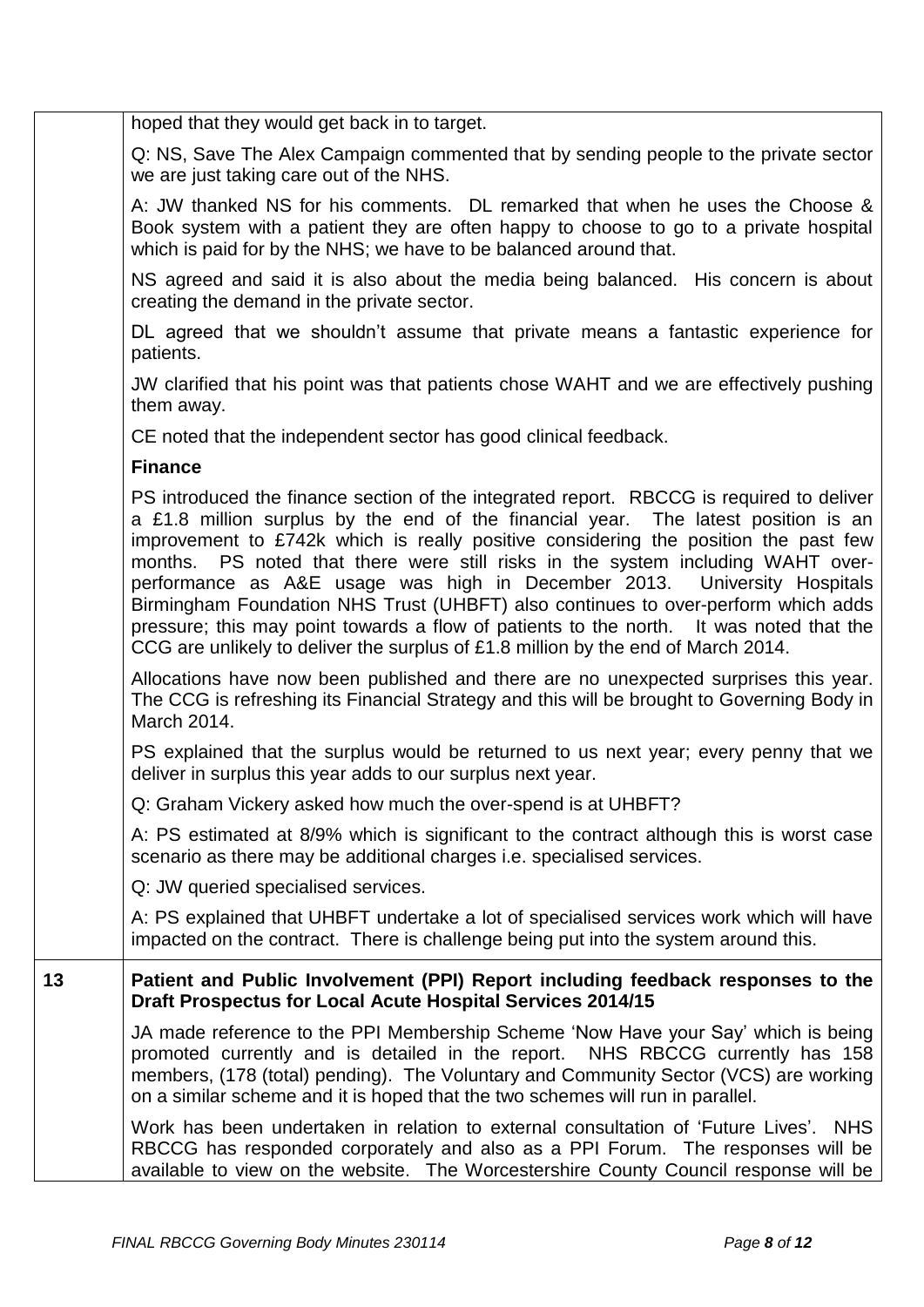|    | published on 5 <sup>th</sup> February 2014.                                                                                                                                                                                                                                                                                                                                                                |
|----|------------------------------------------------------------------------------------------------------------------------------------------------------------------------------------------------------------------------------------------------------------------------------------------------------------------------------------------------------------------------------------------------------------|
|    | Worcestershire County Council has also been undertaking a Bus Service Consultation<br>and it was noted that both consultations will have an impact on local health services.                                                                                                                                                                                                                               |
|    | The PPI Forum has increased in size and continues to meet monthly. In relation to NHS<br>111, one of the PPI Forum members was a member of the Contract Management Board.                                                                                                                                                                                                                                  |
|    | The Community Engagement and Social Marketing Manager has detailed and analysed<br>the responses to the NHS RBCCG draft Commissioning Prospectus and JA thanked the<br>Save The Alex Campaign for their work publicising this.                                                                                                                                                                             |
|    | In relation to Quality and Patient Safety, some members of the PPI Forum will be trained<br>to become Quality Expert Members. These will be Level 3 PPI members, however if<br>Level 2 members wish to become Level 3 members then the CCG will work with them to<br>achieve this.                                                                                                                         |
|    | The report identifies that members of the PPI Forum has been heavily engaged with other<br>meetings.                                                                                                                                                                                                                                                                                                       |
|    | Q: JG asked how we are doing with representatives from our local public.                                                                                                                                                                                                                                                                                                                                   |
|    | A: JA said there is certainly additional work to be done in relation to the Black and<br>Minority Ethnic community (BME) and also younger people, who are finding it difficult to<br>attend the meetings. JA will provide a breakdown of representation at the next Governing<br>Body meeting.                                                                                                             |
|    | Q: NS, Save The Alex Campaign (STA) wanted to acknowledge the cooperation with STA<br>from the early stages.                                                                                                                                                                                                                                                                                               |
|    | A: JW echoed this and felt it is really important and we will continue to need to work<br>closely together.                                                                                                                                                                                                                                                                                                |
|    | JA acknowledged the importance of the work that the PPI Forum and STA are doing; we<br>want to get membership of the PPI Membership Scheme as high as possible.                                                                                                                                                                                                                                            |
| 14 | <b>Draft Urgent Care Strategy</b>                                                                                                                                                                                                                                                                                                                                                                          |
|    | MO explained that originally this was going to be a longer slot on the agenda including a<br>presentation. Dr Marion Radcliffe will attend to present at the next public Governing Body<br>meeting.                                                                                                                                                                                                        |
|    | The Worcestershire health economy has a strong track record of providing effective out of<br>hospital care in primary and community settings to help reduce the need for emergency<br>hospital admissions. There are positive signs for us to build upon across Worcestershire<br>and locally within Redditch and Bromsgrove:                                                                              |
|    | • Unlike the pattern seen nationally, the number of A&E attendances has fallen in<br>recent years. In 2012/13 they were 3.6% lower than 2011/12. This year the position<br>has been changing throughout the year – as at $12th$ January 2014 the total no of<br>A&E attendances within the county was 2.6% down on the same period in 2012/13<br>with the Alex seeing 4.7% - or 2,034 - fewer attendances. |
|    | Emergency admissions for the same period are currently 2.6% lower than 2012/13<br>- although we recognise that this number is still higher than the unusually low year<br>of 2011/12. For Redditch and Bromsgrove residents the reduction between<br>2012/13 and 2013/14 is 2.7% lower - or 292 fewer emergency admissions.                                                                                |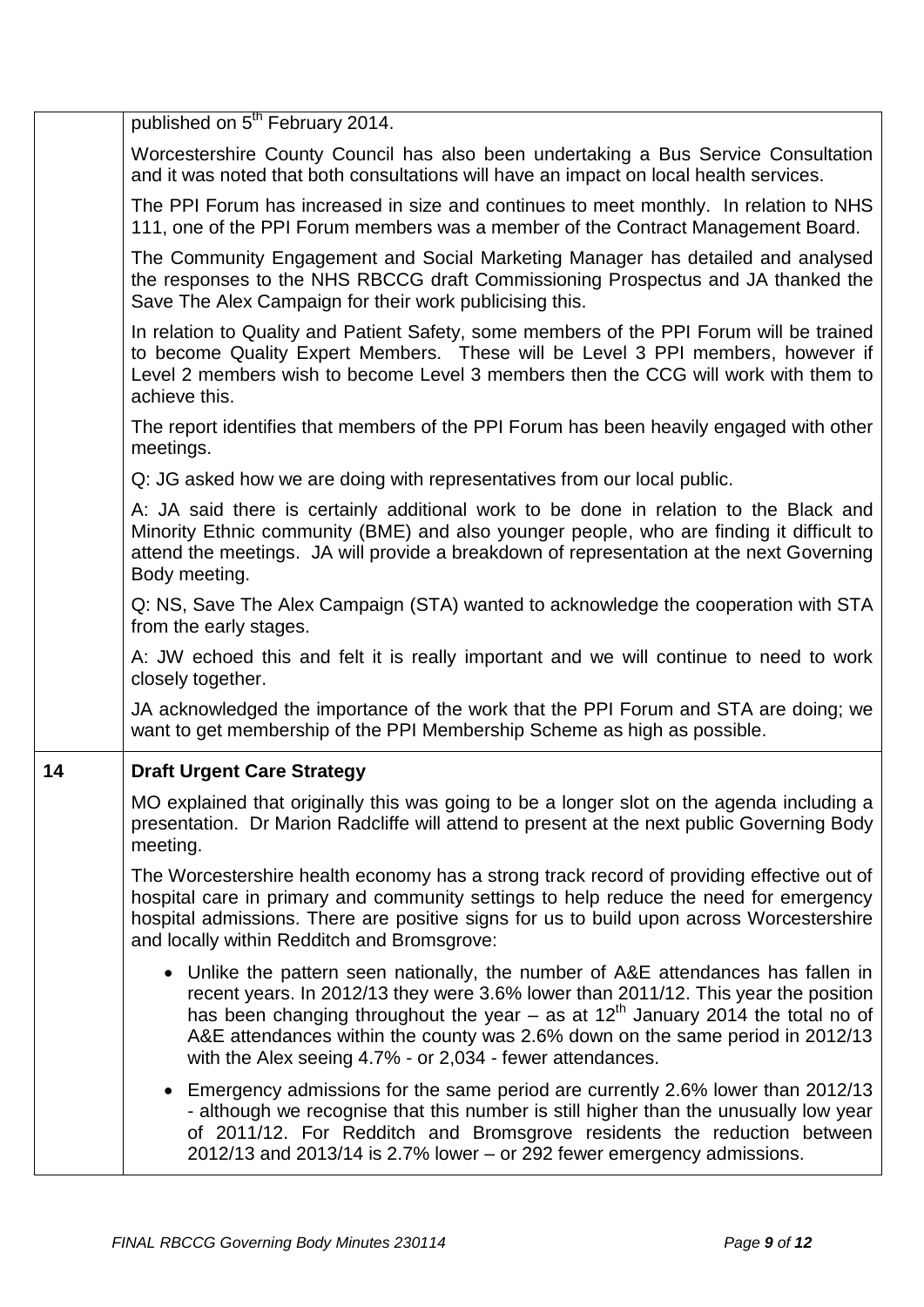|    | At the start of the process of developing the strategy, partners agreed three strategic<br>principles that should underpin future urgent care services:                                                                                                                                                                                                                                                                                                                                 |
|----|-----------------------------------------------------------------------------------------------------------------------------------------------------------------------------------------------------------------------------------------------------------------------------------------------------------------------------------------------------------------------------------------------------------------------------------------------------------------------------------------|
|    | • Admission prevention and avoidance - Enhance out of hospital urgent care<br>services so we can avoid an emergency admission where possible.                                                                                                                                                                                                                                                                                                                                           |
|    | • Right care, right time, right place - Treat with the best care in the best place in the<br>fastest time.                                                                                                                                                                                                                                                                                                                                                                              |
|    | • Effective patient flows - Promote rapid discharge to the most appropriate place for<br>recovery in a planned manner.                                                                                                                                                                                                                                                                                                                                                                  |
|    | With these principles agreed, partners identified the specific objectives that all agencies<br>would commit to working towards unblocking barriers and difficulties for patients.                                                                                                                                                                                                                                                                                                       |
|    | MO is asking for NHS RBCCG Governing Body members support to the principles and<br>general direction of travel.                                                                                                                                                                                                                                                                                                                                                                         |
|    | JW commented that he is very pleased with the work that is going on around Urgent Care.                                                                                                                                                                                                                                                                                                                                                                                                 |
|    | Q: TH emphasised the importance of this paper. Currently the government debt is<br>increasing year on year so as a health service we cannot expect them to be generous to<br>us. It is frightening to see figures that show large increases in admission to hospitals due<br>to the aging population.                                                                                                                                                                                   |
|    | A: JW agreed with this. This is what our schemes are hoping to target.                                                                                                                                                                                                                                                                                                                                                                                                                  |
|    | JA added that it is so important to work in partnership with our colleagues in other areas<br>of the health economy. We are all under pressure and it will only be possible if we work<br>together. DL also noted the importance of working with patients to make this work.                                                                                                                                                                                                            |
|    | Q: Councillor Pat Witherspoon, Chair of the Older People's Forums, commented that it's<br>trying at times; you almost feel as if you're to blame. All of these people involved are over<br>50. It's about getting the message across to the young; getting the message across of<br>what is coming to them. We need to be using far more schools and government arenas<br>where we are teaching democracy. We need to use them for health purposes and not<br>just government purposes. |
|    | A: JW made reference to one of his public blogs which reflected that we should be<br>celebrating people living older as a good thing. Henry Soulsby, Community Engagement<br>and Social Marketing Manager will take the comments on board to work at further<br>engaging.                                                                                                                                                                                                               |
|    | Q: Laura Middleton, Live Pregnancy said that if we prevent births then there will be less<br>people to look after the elderly in the future. She is concerned the more we move<br>maternity out of County it is going to dissuade people to give birth.                                                                                                                                                                                                                                 |
|    | A: JW thanked LM for her comments.                                                                                                                                                                                                                                                                                                                                                                                                                                                      |
| 15 | <b>Integrated Community Hub-Progress Report</b>                                                                                                                                                                                                                                                                                                                                                                                                                                         |
|    | AG introduced the report which provided an update in relation to progress.                                                                                                                                                                                                                                                                                                                                                                                                              |
|    | In June 2013 it was agreed that an update would be given at every public Governing Body<br>meeting. AG stated that the Integrated Hub is just a term to reference to describe all of<br>the developments at the Princess of Wales Community Hospital (POWCH).                                                                                                                                                                                                                           |
|    | The Virtual Ward is a pilot scheme and medical cover is delivered by GPs from St Johns<br>Surgery, Bromsgrove. As previously approved by Governing Body the cost of the pilot for                                                                                                                                                                                                                                                                                                       |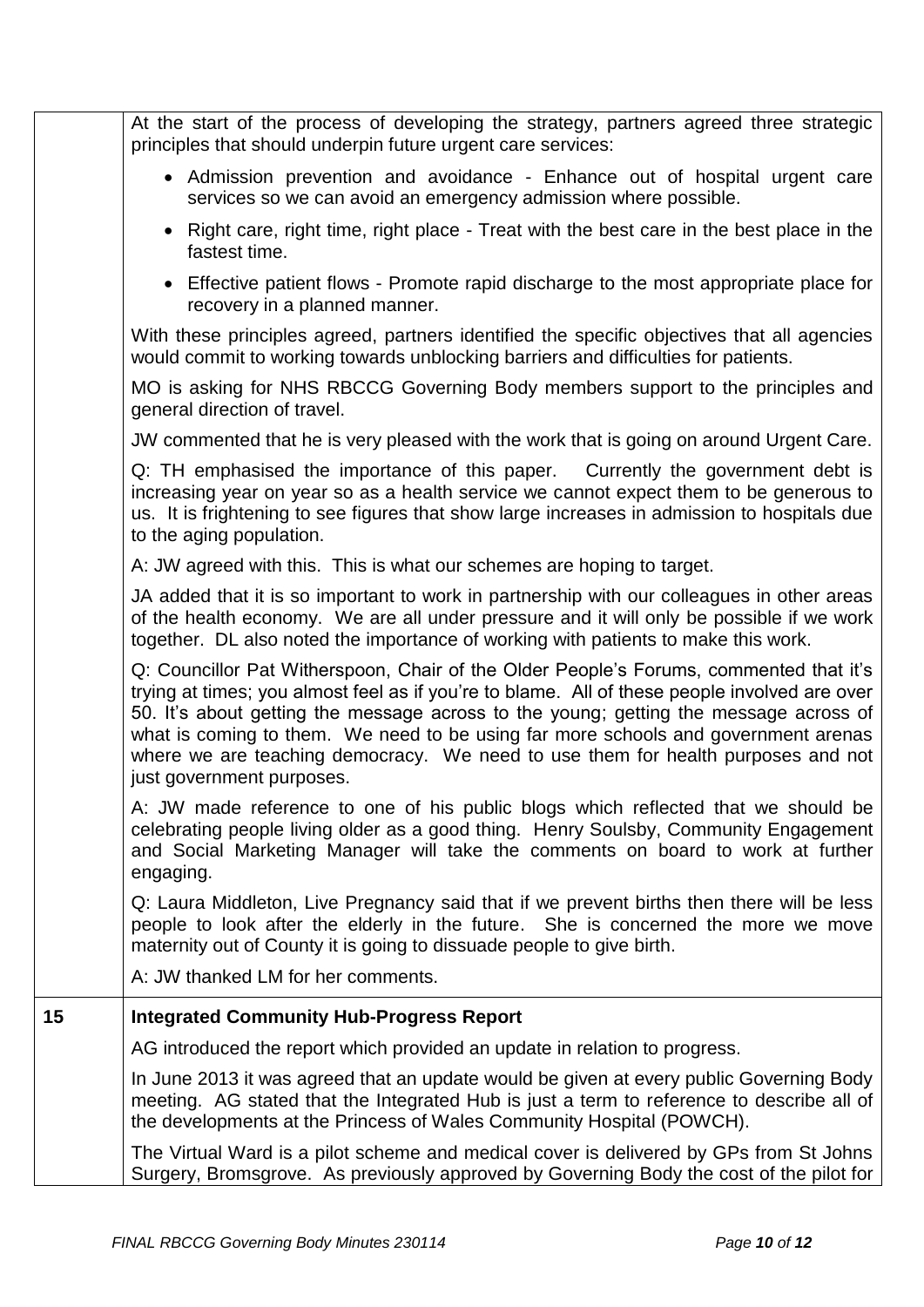|    | 2014/15 is £379,000 and this period runs through until September 2014.                                                                                                                                                                                                                                                                              |
|----|-----------------------------------------------------------------------------------------------------------------------------------------------------------------------------------------------------------------------------------------------------------------------------------------------------------------------------------------------------|
|    | The 'Red Ward' (management of acutely ill patients within a community environment)<br>consists of 18 domiciliary beds with patients cared for within their own homes, care homes<br>and 12 ring-fenced beds on Cottage Ward at POWCH. It is noted that this is being well<br>received by Worcestershire Acute Hospital NHS Trust (WHAT) colleagues. |
|    | The 'Amber Ward' manages patients within a community environment and patients remain<br>under the care of their registered GP.                                                                                                                                                                                                                      |
|    | The 'Green Ward' is the proactive management of patients managed via the risk<br>stratification software identifies the top 50 patients identified as 'at risk' and ensures<br>advanced care planning to avoid future crisis and admission. GPs at the surgery where<br>patient is registered undertake this.                                       |
|    | The CCG has Inclusive approach to work with local providers which includes<br>Worcestershire Health and Care Trust (WHACT), WAHT, local Councils etc. Interactive<br>discussions take place on a monthly basis via the CCG's Integrated Service Innovation<br>(iSIM) meetings.                                                                      |
|    | AG referenced the graphs contained within the report; page 4 compares to figures last<br>year and the reductions are positive.                                                                                                                                                                                                                      |
|    | The CCG is focusing on targeted education into low referring practices.                                                                                                                                                                                                                                                                             |
|    | NHS RBCCG Governing Body is asked to note the progress of the Integrated Community<br>Hub and that the Virtual Ward is evolving. An interim evaluation and recommendations<br>will be brought back to the May 2014 Governing Body Meeting.                                                                                                          |
|    |                                                                                                                                                                                                                                                                                                                                                     |
| 16 | <b>Safeguarding Children and Safeguarding Adults Annual Reports</b>                                                                                                                                                                                                                                                                                 |
|    | The Safeguarding Annual Reports were noted.                                                                                                                                                                                                                                                                                                         |
| 17 | <b>CCG Assurance Framework Q2 Report</b>                                                                                                                                                                                                                                                                                                            |
|    | The CCG Assurance Framework Q2 Report was noted.                                                                                                                                                                                                                                                                                                    |
| 18 | <b>Policies Approved by the Audit Committee</b>                                                                                                                                                                                                                                                                                                     |
|    | The policies approved by the Audit Committee were noted.                                                                                                                                                                                                                                                                                            |
| 19 | <b>Audit Committee Meetings: Summary Reports</b>                                                                                                                                                                                                                                                                                                    |
|    | The Audit Committee Summary Reports were noted.                                                                                                                                                                                                                                                                                                     |
| 20 | Quality and Patient Safety Committee Minutes - 30 <sup>th</sup> October 2013                                                                                                                                                                                                                                                                        |
|    | The minutes of the Quality and Patient Safety Committee held on 30 <sup>th</sup> October 2013 were<br>noted.                                                                                                                                                                                                                                        |
| 21 | <b>Any Other Business</b>                                                                                                                                                                                                                                                                                                                           |
|    | There were no items of any other business.                                                                                                                                                                                                                                                                                                          |
| 22 | <b>Questions from Members of the Public</b>                                                                                                                                                                                                                                                                                                         |